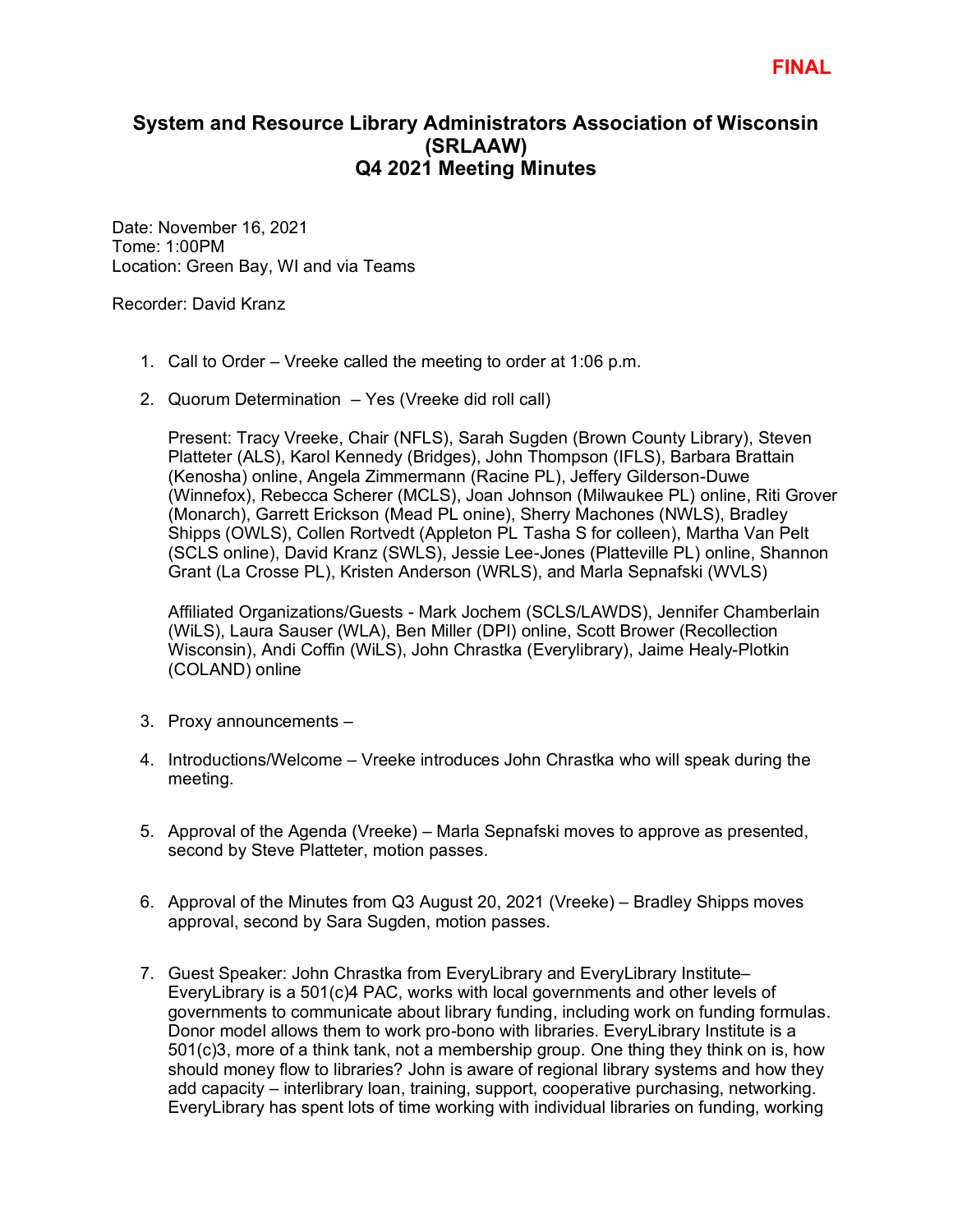with states on legislation, now looking to new areas. Worried about years to come, crisis not here now in Wisconsin, but look around at what's happening in other states/regions.

John shared three stories about work EveryLibrary could do for SRLAAW. The first involved opening a dialogue between the library community and the government, specifically in New Mexico looking at how general obligation bonds were used. An attorney and bond advisor put together a proposal; having a third party like EveryLibrary validate their existence was of use. His second story focused on EveryLibrary's role in coordinated advocacy rather than relying on a hope-based approach. Coordinated public education work led to a hearing for a previously stalled bill in New Jersey. The third story was about EveryLibrary's role in a crisis; they can be a third voice or an outside voice in a crisis and can also help organizations prepare for future crisis or opportunity.

Jeff Gilderson-Duwe brings up concept of developing the capacities of local library boards as advocates for funding, mentioning that Winnefox Library System is using some of EveryLibrary's tools. John responded that the work is really political literacy. Tap value systems, get people on board, tie it to budget. He said enterprise-level trainings are available.

Tracy Vreeke mentions WLA LD&L Committee and the current analysis of system funding formula. John responds that the federal government is interested in block grant funds (such as LSTA, ARPA, others) flowing the way states want them to flow. He notes that rural and urban development are often in block grants, but the grants are missing libraries. He was interested in work on the funding formula, but suggested also looking to other block grants to move forward.

John said smart and efficient use of taxpayer money is a story library systems could tell to other parts of government. About moving data, moving materials, about marketing. How does/could this take place?

Laura Sauser asked, does EveryLibrary do work around public-private partnerships? John's response includes that EveryLibrary works has worked with libraries when there is a pilot or grant to get a partner and then make it part of the funding base.

Riti Grover asks if John thinks a bond program like one in New Jersey could be possible in Wisconsin. John responds, there's a braided funding formula possibility in Wisconsin, needs more homework. He reiterates that Wisconsin has community block grant opportunities, esp. Americans with Disabilities Act compliance which is central to community development block grants. Also HUD and rural agriculture possibilities for block grants. He sees some coming opportunities for archives and local history facilities, esp. with 2026 U.S. 250<sup>th</sup> anniversary (semiquincentennial) approaching. He notes that instituting recreational cannabis and accessing the related tax revenues would be a money maker, similar concept to using state's natural resources fund for education.

Sherry Machones thanks John for coming, mentions the funding formula analysis being pursued.

Chair Tracy Vreeke thanks John and suggests that the library world has run out of time and resources for some of the needed activities.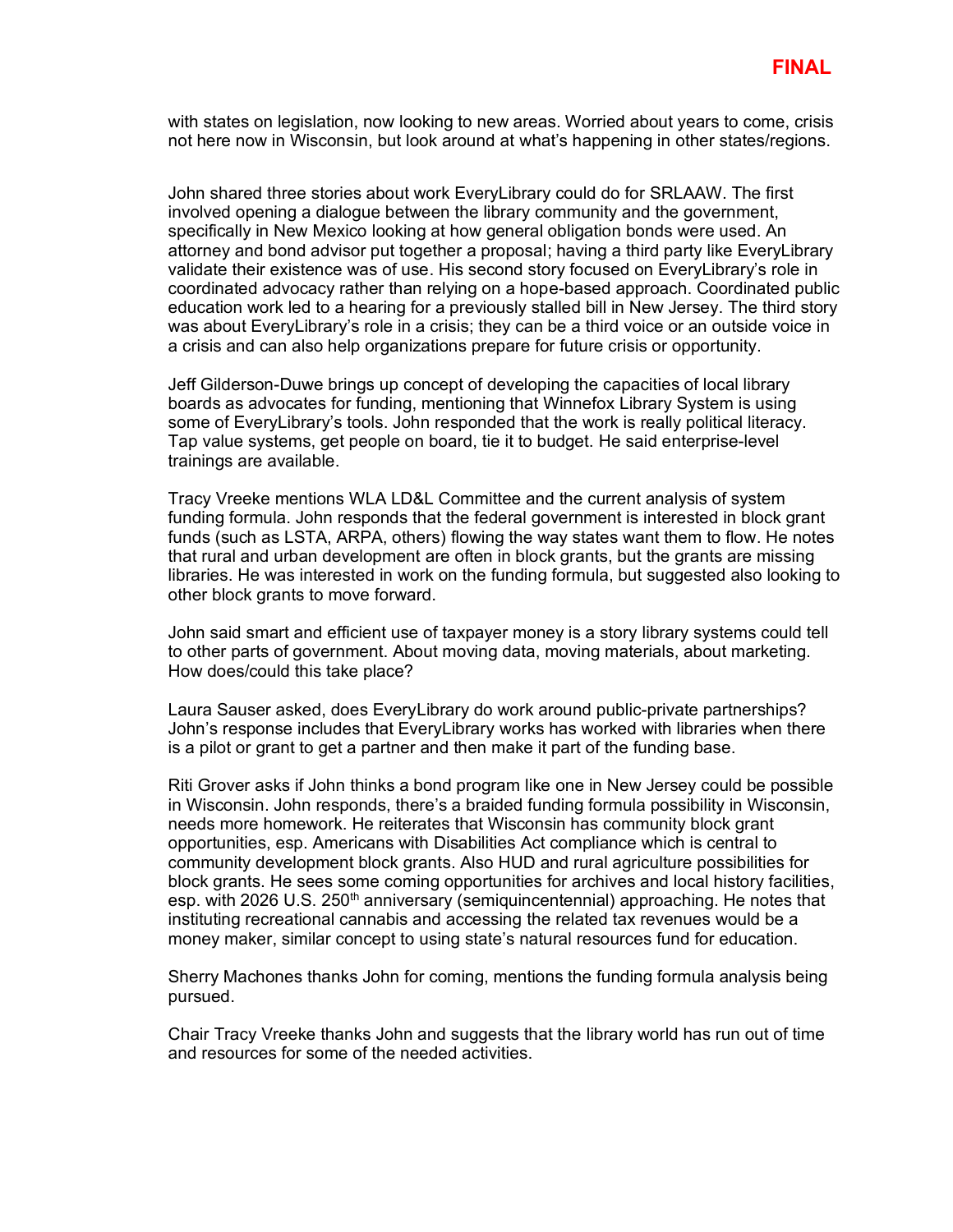- 8. Treasurer's Report (Anderson) report provided in advance. John Thompson moves approval, Karol Kennedy seconds, motion passes.
- 9. LD&L Report (Gay) report provided in advance. Sherry Machones happy to take questions in Bruce Gay's absence. Kristen Anderson asks if LD&L is talking to John Chrastka as well. Sherry says he's presenting to the WLA tonight, and two people are meeting with him tomorrow. He may present to entire LD&L Committee next year, Sherry expects LD&L will keep everyone posted.
- 10. Libraries Activating Workforce Development Skills (LAWDS) Project Report provided in advance. Mark Jochem shared highlights, notably personnel changes and plans. Messaging for systems to share with libraries is being developed by DPI. Posters for libraries highlighting job seeking will be available at this WLA conference and shipped to systems after Thanksgiving. A new website for LAWDS is coming soon. A WLA session is planned for Wednesday about LAWDS. The grant supporting LAWDS has been extended to Sept. 20, 2022. There could be ongoing activity beyond the grant. Marketing firm KW2 has helped prepare some of the LAWDS materials.
- 11. Affiliated Organization Reports:
	- a. WLA report provided in advance. Laura Sauser congratulates John Thompson as Librarian of the Year. She is willing to visit systems and libraries. This WLA conference received 439 online registrations, expecting about 450 including onsite registrations. WLA's "Get a Member, Be a Member" campaign will be relaunched; it previously brought in 200 members. Also a tiered dues structure for full boards has been created. Upcoming activities will include partnering with Covering Wisconsin and the National Network of Libraries of Medicine (NNLM) for two webinars, volunteer leader orientation scheduled for Jan. 14, Library Legislative Day on Feb. 8, 2022 spring WAPL conference May 11-13, 2022 fall WLA conference Nov. 1-4 in Lake Geneva.
	- b. Recollection Wisconsin Report provided in advance. Scott Brouwer, chair of Steering Committee of Recollection Wisconsin, present. Scott shares thanks from the steering committee for support for libraries to participate in Recollection Wisconsin and to be content partners. Thanks also to Outagamie-Waupaca Library System for ARPA grant facilitation that is heling fund Recollection Wisconsin activities. Scott notes that "Family Tree Magazine" recently recognized Recollection Wisconsin as one of best genealogy websites.
	- c. DPI report provided in advance, Ben Miller participating online. Ben mentions that ARPA grant pre-application review is wrapping up, and that the grants are highly competitive. He says grants not funded at this time will advise themes of LSTA grant planning. In response to a question, Ben says the ARPA competitive grant review is on schedule, with notifications expected by the end of November. He says DPI is synchronizing the LSTA 5-year plan and PLSR implementation report.
	- d. WiLS Report provided in advance. Jennifer Chamberlain present. Jennifer mentions that several Ideas to Action grant winners are present at the WLA conference, highlighting WiLS reinvesting in members. WiLS increased that grant funding by \$10,000 this year and put out the call for projects touching on equity, diversity, and inclusion.
	- e. WPLC report provided in advance by Melody Clark of WiLS. WPLC Chair Kristen Anderson present, highlighted new board for 2022. Jeff Gilderson-Duwe